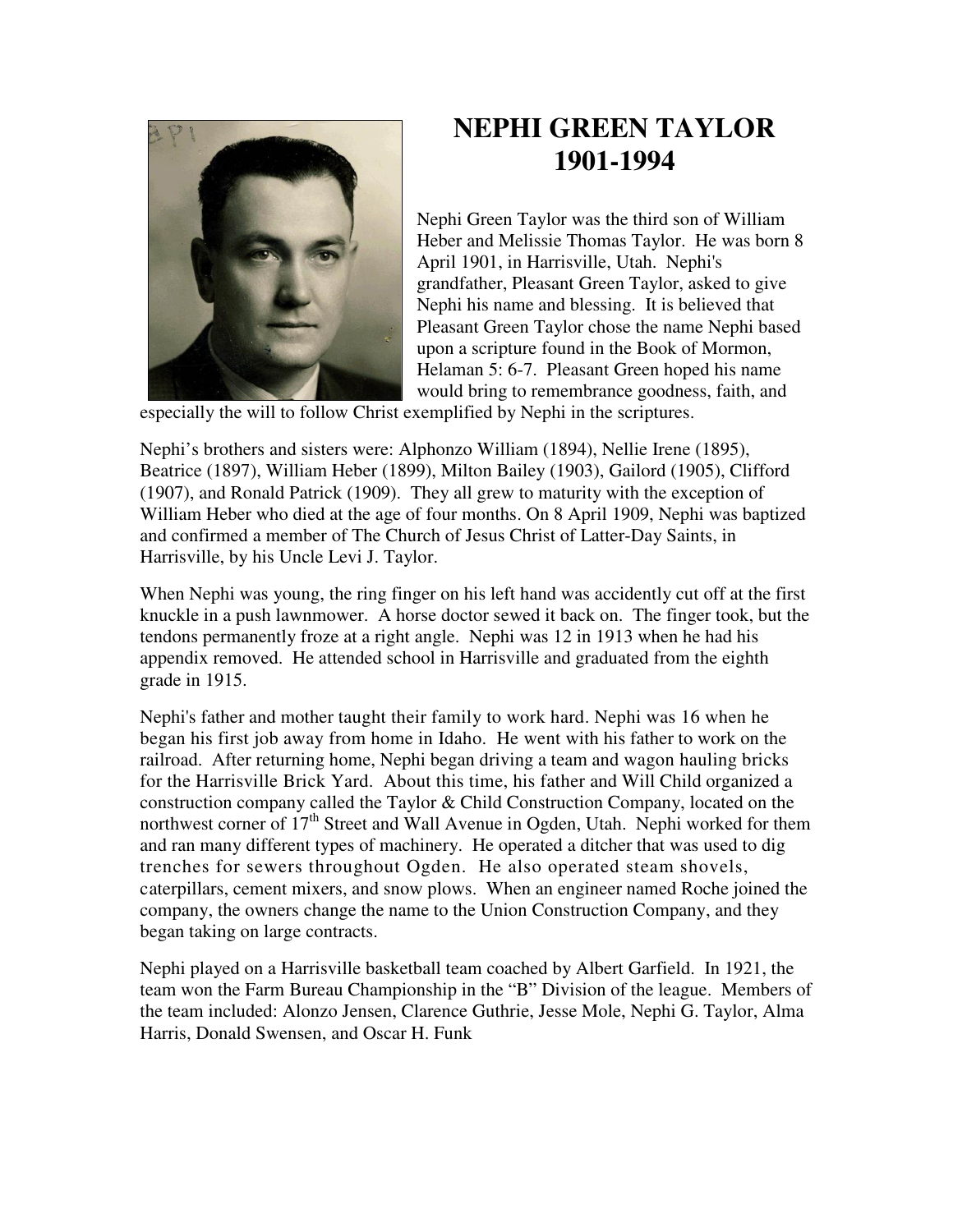Nephi became acquainted with Ada Bodel Jensen, and Ada had her heart set on marrying Nephi. She had a lot of competition, but she never gave up. They dated for two and one half years. They were married on 21 June 1922, in the Salt Lake Temple.

Their first home was a rented two- room adobe house with a lean-to on back [located at what is now 992 N Harrisville Road, the house has since been removed]. The house was small but cozy and comfortable. The walls were two feet thick which made it cool in the summer and warm in the winter. Ada made dainty curtains of dotted Swiss. Nephi and Ada painted and papered the walls throughout the house. They bought a round oak stove and always kept it shinny, and also purchased a brass bed and a dresser. Nephi's grandmother, Jane Taylor, gave them a round dining room table and they bought some dining chairs. The floors were linoleum. While living there, they bought their first new car, a Model T Ford. It cost \$540.00. Their living expenses were \$6.00 a month. Their electric bill was ninety cents a month, and they burned coal which was quite inexpensive.

Union Construction sent Nephi to a job in Lovelock, Nevada, to build road beds for the railroad. Both Nephi and Ada were homesick, so Nephi found work closer to home. He helped build the bridge over the Ogden River on Washington Boulevard, and dug trenches for sewer lines. He also went to Montpellier, Idaho, to work road construction.

In May 1924, Nephi's Grandmother, Jane Narcissus Shurtliff Taylor, passed away, and the family asked Nephi and Ada if they wanted to move into her home. It was more modern with hot and cold water. They relocated to the north end of the Pleasant Green Taylor House that was located the west side of the North Harrisville Road. The house had two apartments; they lived on the north, and Nephi's Aunt Sara Jane Marler Lake Taylor lived on the south. [The house was later removed but it was located behind the home that is presently 1225 North Harrisville Road]. Sara Jane was 90 years old and had fallen and broken her hip so her daughter, Millie, who was 70, lived with her. It was a privilege for Nephi and Ada to live next to these women and listen to first-hand accounts of early Harrisville history and pioneer stories.

Nephi and Ada's only son, Nephi Junior, was born in that home on 20 May 1926. Nephi's Aunt Laura Taylor helped care for the baby for six weeks following his premature birth.

In 1928, Nephi began building a gravel base road five miles outside of Salmon (Carmen, Idaho), to Gibbonsville, and then on to the Continental Divide. The road would take four years to complete. Ada was with him at the work site at first, but because she was pregnant, she went back to Harrisville to be closer to the doctor. A daughter, Beverly, was born premature 23 April 1929. Ada's father gave her a name and blessing, but the baby died hours later. Nephi drove home from Idaho for the funeral. This was a difficult time for Nephi and Ada. Ada had difficulty having children and had many miscarriages.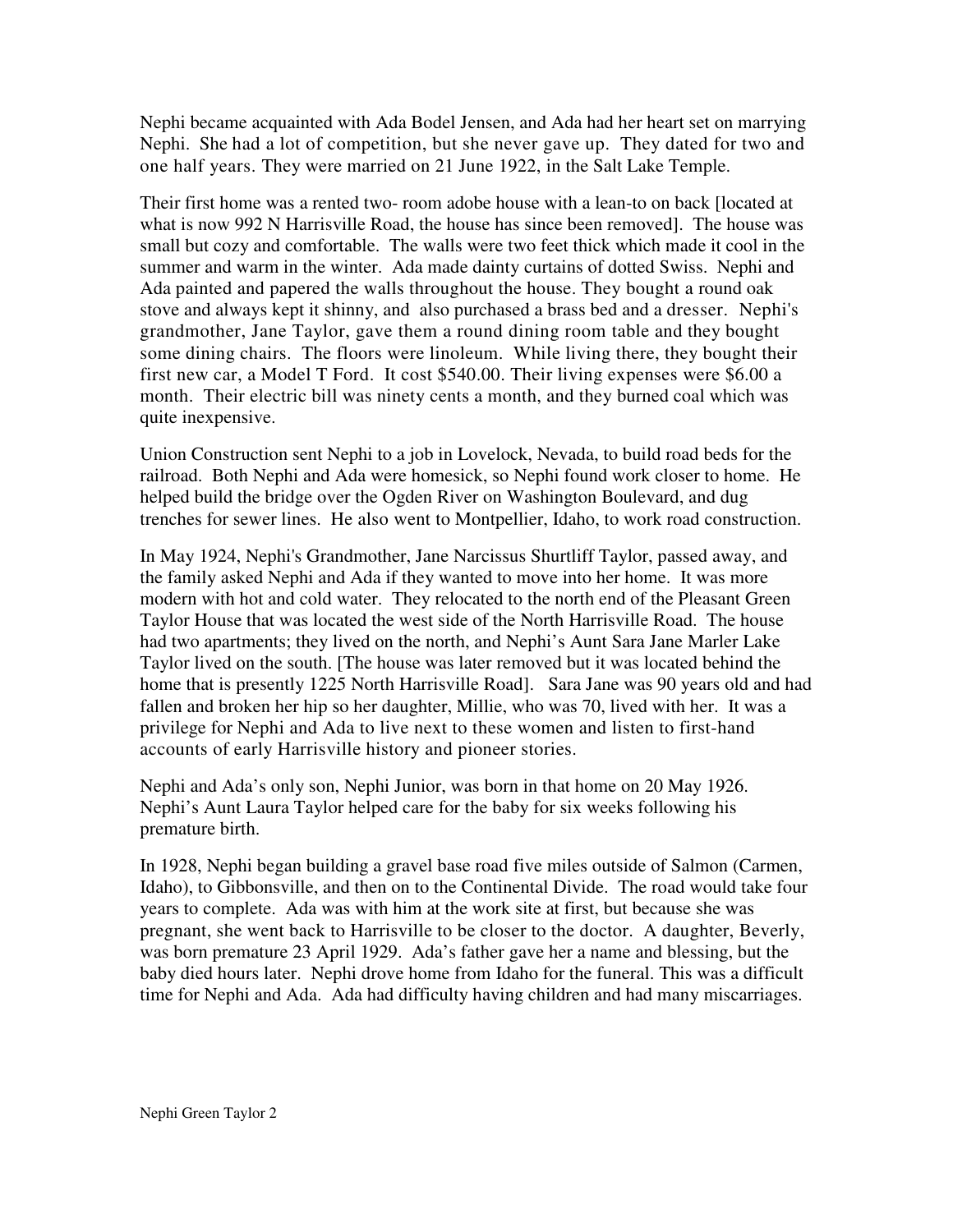Before returning to Salmon, Idaho, Nephi dismantled two large steam shovels and loaded them on eight large trucks and oversaw transporting them 40 miles to the construction site. At the construction site, he reassembled the shovels exactly as they were before.

Road construction work had to be done during the summer months. Nephi and Ada did not want to be apart, so they packed their Model T with as many provisions as they could, and set out for Salmon, Idaho. The construction company had tents and stoves, and they knew they could get supplies in Salmon. The first year they stayed from August to December.

Two days before they left to come home that first year, Nephi, Ada, and Junior were in bed in their tent. It was about midnight when a mad bull charged and hit the corner of their tent. This startled Nephi who jumped up and peered out of the tent through a small hole. Ada was right behind him with Junior wrapped in her arms. There was a road bed 200-300 feet from the tent. The bull ran to the road bed and then turned and charged the tent over and over again, while bellowing. Their Model T was in front of the tent, so Nephi decided that when the bull raced back toward the road bed, he would get Ada and Junior into the car. They quickly dressed in warm clothes, and as the bull raced away from the tent, they ran to the car. After securing Ada and Junior in the car, Nephi ran around, jumped into the driver seat as the bull was charging. Nephi flashed on the car lights and the bull stopped, and then ran off. The family drove to a side hill and waited, before returning to the tent. Ada and Junior went back to sleep that night but Nephi sat up with his gun on his lap. The mad bull never returned, and they left for home the next day. Later, Nephi discovered that the shells he had in his gun were no good.

Although Ada was very homesick during the time they lived in the construction tent, she enjoyed the beauty of the Salmon River area, the long walks she took with Junior, and the time she spent reading good books. She and Junior also spent a lot of their time watching the road being built.

The next year Nephi's brother, Gailord (Gay), brought his new wife, Afton, to Idaho and they stayed next to Nephi and Ada. Gay and Afton did not return the next year, but his brother Ronald and wife, Ella Taylor, came. Nephi's mother, Melissie, and sister, Nellie, came and stayed for a while in a small house built on a trailer. His brother, Clifford (Cliff) Taylor, was the bookkeeper for the company. By the time the road was finished the whole Taylor family had been to Salmon with the exception of Beatrice, who had married and moved to Robertson, Wyoming.

When that job was completed their company began building a road south and west of Pocatello, Idaho. Nephi and Ada, Ronald and Ella, and Clifford were the only family members on the job. That fall, they received a contract to finish the road on the rim of Bryce Canyon in southern Utah. This was a nice place to live in tents. They visited other national parks while they were there: Cedar Breaks, Zion, and the Grand Canyon. One night at midnight, the family packed a lunch and hiked two miles to the bottom of Bryce Canyon. Clifford and Milton carried Junior on their shoulders. The sky was dark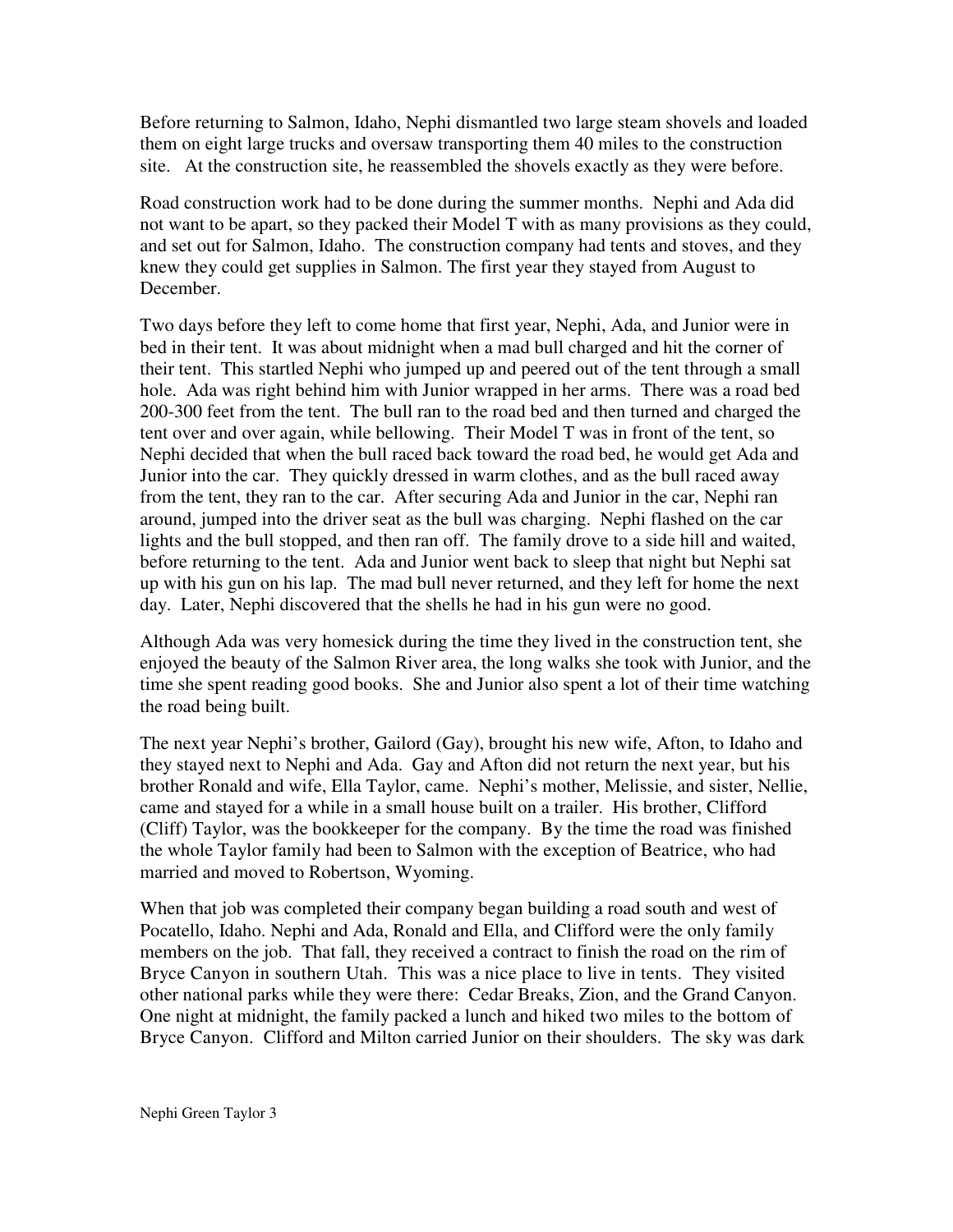blue, the moon full and yellow with red and orange hues. The beauty of it made an impression they never forgot.

The construction company completed the road around the rim of Bryce Canyon, except for a few miles that was awarded to another company. In 1933, the company secured another contract to build a road from Sevier to Cove Fort, which would connect Highway 89 and Highway 91. Junior was in school, so he and Ada came to the site after the school year ended in May. So much snow fell the night they arrived that Nephi had to shovel snow just so they could get out of the tent the next day. It continued to snow almost daily for a two weeks. Nephi's father, William Heber, was discouraged by the delay to start the work, but the family played cards, popped popcorn, and made candy. Nephi's brother, Clifford met Ada McDonald from Joseph, Utah, and they were soon married. When the road was completed, the family went home to Harrisville.

Nephi and Ada built a home of their own at 1265 N Harrisville Road. They moved in December 1, 1930.

Nephi dug foundations for the Federal Building on 25 **th** and Adams, Ogden High School, and a school in North Ogden. Times were tough and construction jobs were slim, when Union Construction landed one last contract, constructing a one mile tunnel from Pine View Dam through Mt. Lewis and out on the west side in North Ogden. This tunnel, called the Highland Canal, was to carry water from Pine View Dam to Brigham City, Utah. They dug the tunnel from both ends and it connected within inches in the middle. This project took nearly a year. Following this project Union Construction dissolved. Nephi was Vice-President at the time.

Nephi began working for the Wheelwright Construction Company running steam and gas shovels and also draglines. He helped to construct Wall Avenue when the road was built through Harrisville. It was cold, 27 degrees below zero, when he worked on widening the road around Echo, Utah. He also worked for L.A. Young in Logan, Utah, building roads.

In 1939, Nephi went to work for Ora Bundy at the Ogden Arsenal and moved to Defense Depot Ogden (DDO) in 1941, where he worked until he retired in 1964. Because of his expertise in handling heavy equipment, Harry Castleman, Nephi's boss at DDO, sent him on a special assignment in 1955 to Lovelock, Nevada, to remove snow and open roads because the cattle and other animals were starving to death.

In the early 1950s, when the Harrisville Church was built, Nephi helped every night after work and on Saturdays. Once, Nephi and Ada had made plans to go fishing with friends at Flaming Gorge. Nephi delayed their trip because he would not leave until the cement around the church was finished. When his help was needed, Nephi even took time off work at DDO to work on the church.

Ada's sister, Melba Fisher, who lived in West Point, introduced Carma Patterson to Junior in May of 1949 at a baseball game held behind Wahlquist Junior High when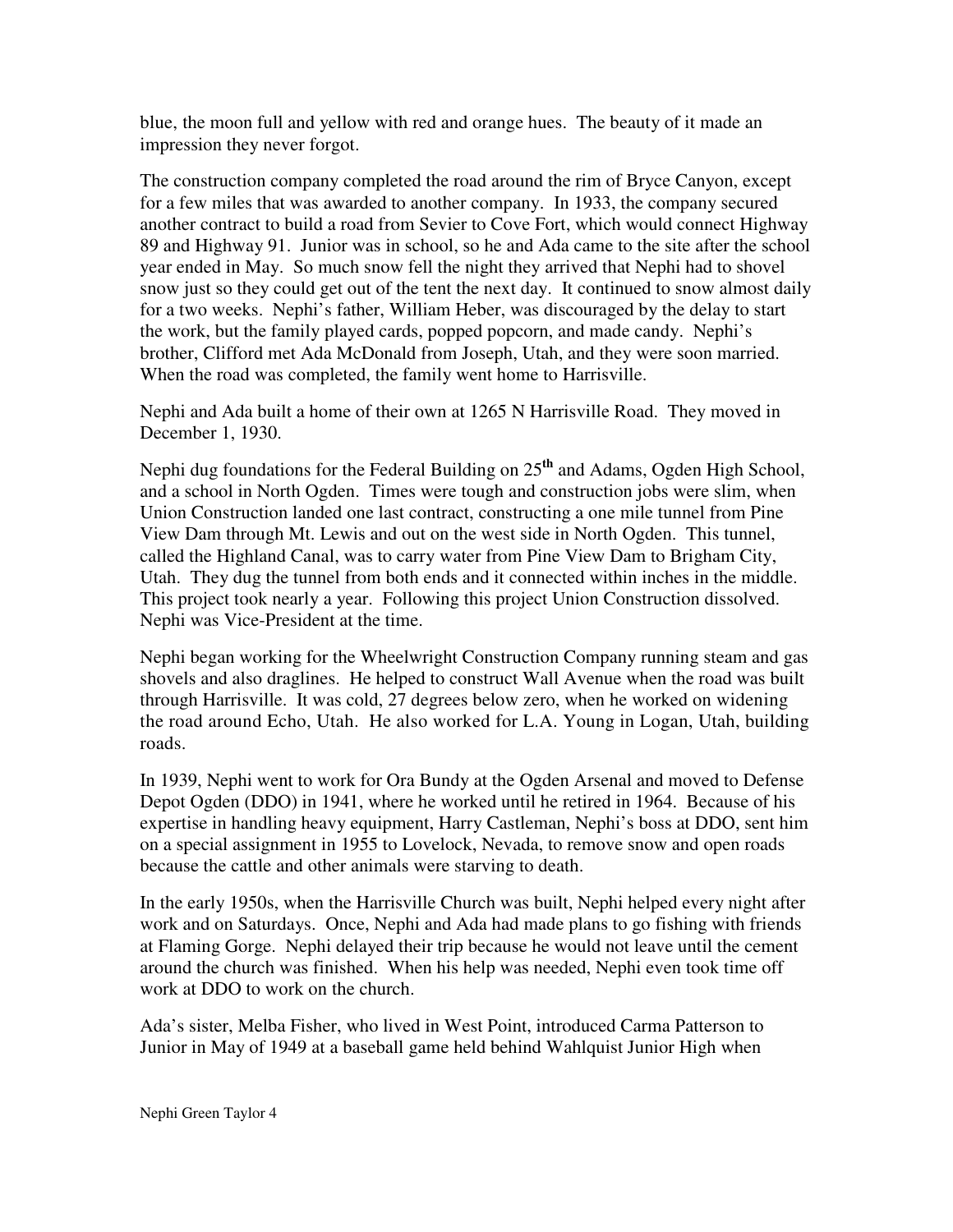Harrisville was playing West Point. On December 25, 1949, Junior gave Carma a diamond. Six months later they were married in the Salt Lake Temple on June 21, 1950. Following their marriage, they held a wedding breakfast at the Hotel Temple Square, with a wedding reception at the West Point Church.

When Harrisville City began installing a sewer system, Nephi helped many neighbors install their connections to the main line. He made sure the widows had someone to install their sewer, and if not, he did it.

After Nephi retired from DDO, he purchased a travel trailer and took Ada to Arizona during the winter for the next 13 years. They wintered in Mesa for six years and Yuma for seven years. They both enjoyed it and made many friends.

Nephi had a fear of public speaking, but he served on the local scout council for many years. In 1958, Bishop Dean Parker asked him to be the financial clerk. He was hesitant, but he accepted and served seven years with both Bishop Leland Saunders, and Bishop Robert Jennings.

In June 1972, Ada and Nephi celebrated their fiftieth wedding anniversary at their home in Harrisville with the help of Junior and Carma and their family. Over 400 people came and visited them.

Nephi loved to hunt deer, ducks, geese and pheasants. He took Junior, his father, cousins, and nephews with him. They would camp and hunt for days. He also enjoyed fishing, but only when they were biting.

For 25 years on the  $1<sup>st</sup>$  of July on the opening day of fishing, Nephi and Ada went with family and friends in campers and trailers to fish the Yellowstone River. Later, Nephi and Ada started going to Flaming George with Vernice and Farrell Adams, Gay and Afton Taylor, Mamie Jensen, Lena Maxfield, and Norma and Nephi Hutzley.

Nephi and Ada enjoyed traveling. They went to Canada, Mexico, California, New York, Chicago and Pasadena, California to see the Tournament of Roses Parade. They went to Michigan, Wisconsin, Tennessee, Washington D.C; and Ohio. In June 1979, Nephi and Ada flew to Washington to attend the golden wedding anniversary of his brother, Ronald and his wife, Ella. In 1984, Nephi and Ada celebrated their  $62<sup>nd</sup>$  wedding anniversary, and their 83<sup>rd</sup> birthdays by going to the Hawaiian Islands.

Nephi became very sick with a toxic thyroid and was operated on 16 August 1977, and doctors removed part of his thyroid. It was not malignant. He lost 61 pounds, but recovered, and could still out work most men. In February 1982, on his way to the barn, he fell and broke his wrist.

Birthdays, Thanksgiving, Christmas Eve, and breakfast on Christmas morning were traditions which continued in their family even as their grandchildren grew. Nephi Green and Ada were blessed to have all of their family living close by. Junior and Carma lived about two blocks away on the same street, and grandson Kim and his wife Laurie and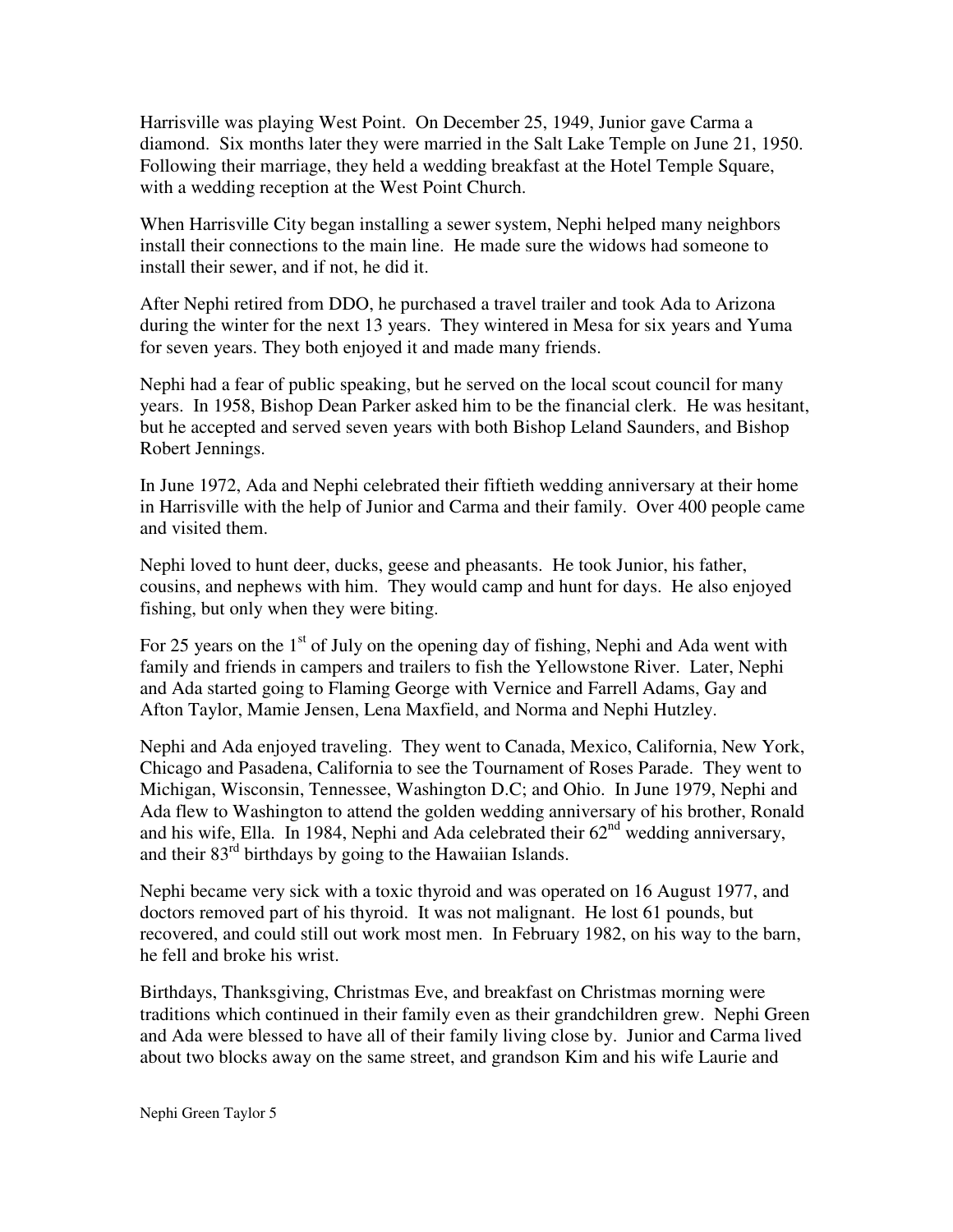their three children lived next door. They were proud of their family and were pleased that their descendants had testimonies of and actively participated in the LDS church.

Nephi was a tremendous man who lived up to the name he had been given. Beginning in the mid 1980s, he gradually began to lose his memory and identity. He was never really able to comprehend or remember that his only son, Nephi Junior, died 10 January 1990, of cancer. Ada's health rapidly declined after Junior died. She experienced several small strokes, and after a particularly debilitating stroke, she joined Nephi Green in a rest home about a month before she died on 21 November 1990. Four years later Nephi Green died 30 December 1994, in Ogden. He is buried in the Ogden Cemetery.

## **SOURCE:**

Taylor, Ada. "Journal Entries of Ada Taylor." Compiled by Kim Nephi Taylor. Unpublished Manuscript. 2011.

| Adams, Farrell            | Taylor, Ada Bodel Jensen          |
|---------------------------|-----------------------------------|
| Adams, Vernice            | Taylor, Ada McDonald              |
| Bundy, Ora                | Taylor, Afton                     |
| Castleman, Harry          | Taylor, Alphonzo William          |
| Child, Will               | Taylor, Beatrice                  |
| Fisher, Melba             | Taylor, Beverly                   |
| Funk, Oscar H.            | Taylor, Carma Patterson           |
| Garfield, Albert          | Taylor, Clifford                  |
| Guthrie, Clarence Guthrie | Taylor, Ella                      |
| Harris, Alma Harris       | Taylor, Gailord                   |
| Hutzley, Nephi            | Taylor, Jane Narcissus Shurtliff  |
| Hutzley, Norma            | Taylor, Laura                     |
| Jennings, Robert          | Taylor, Levi J.                   |
| Jensen, Ada Bodel         | Taylor, Melissie Thomas           |
| Jensen, Alonzo Jensen     | Taylor, Millie                    |
| Jensen, Lars              | Taylor, Milton Bailey             |
| Jensen, Mamie             | Taylor, Nellie Irene              |
| Maxfield, Lena            | Taylor, Nephi Junior              |
| McDonald, Ada             | Taylor, Pleasant Green            |
| Mole, Jesse Mole          | Taylor, Ronald Patrick            |
| Parker, Dean              | Taylor, Sara Jane Marler Lake     |
| Patterson, Carma          | Taylor, William Heber             |
| Roche, Mr.                | Taylor, William Heber             |
| Saunders, Leland,         | Thomas, Melissie                  |
| Swensen, Donald           | <b>Union Construction Company</b> |

Nephi Green Taylor 6